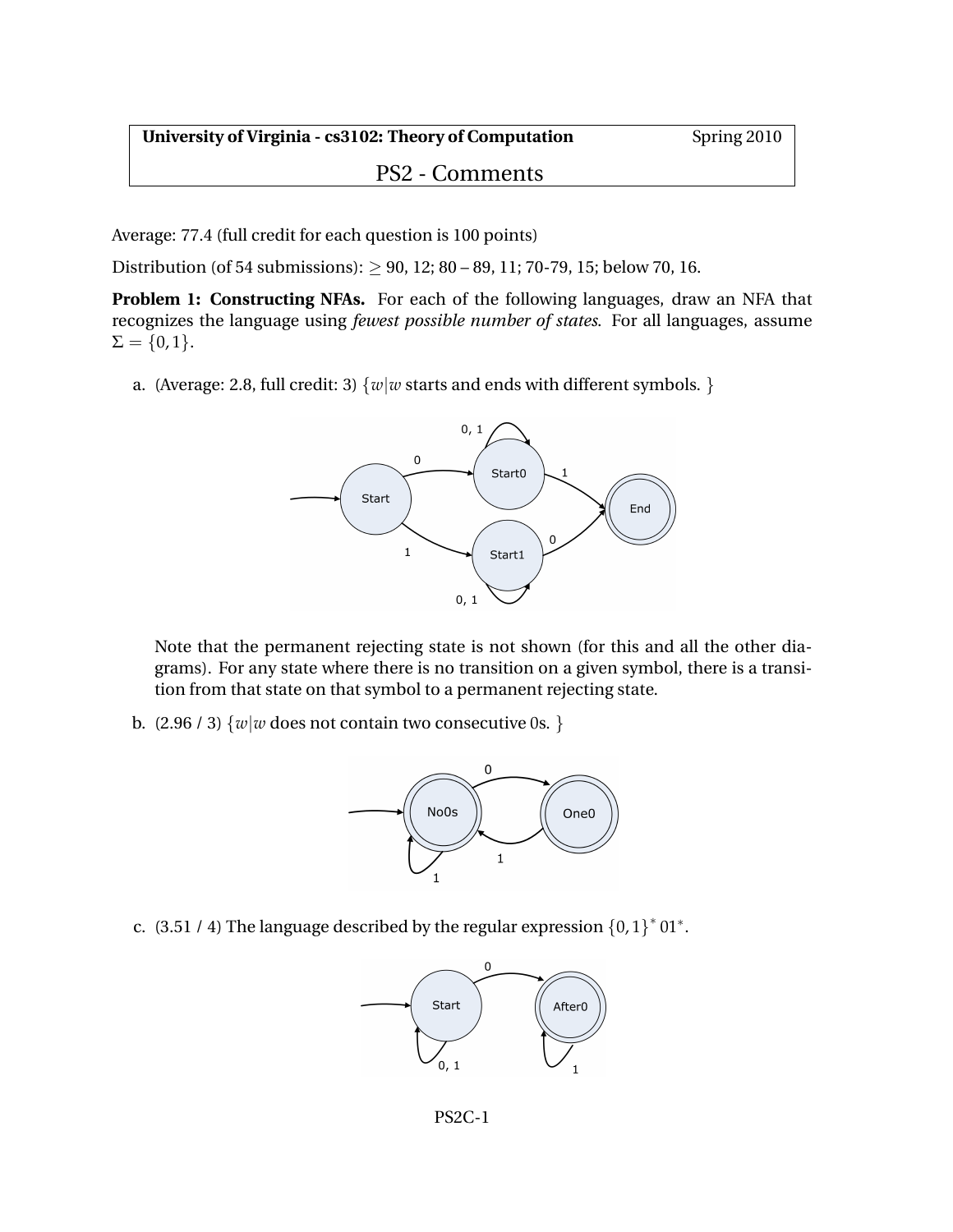Note that this language is the same language as  $\{0,1\}^*$  0  $\{0,1\}^*$  (all bitstrings containing at least one 0).

**Problem 2: Nondeterminstic Finite Automata.** Answer these questions for the NFA  $N_1$  in Sipser's Example 1.38. The extended transition function,  $\delta^*$ , is as defined in the [regular lan](http://www.cs.virginia.edu/evans/cs3102-s10/classes/class5/rl-notes.pdf)[guages notes.](http://www.cs.virginia.edu/evans/cs3102-s10/classes/class5/rl-notes.pdf)

a. (1.19 / 2) What is the set of possible states of *N*<sup>1</sup> after processing input 1?

*Answer:* {*q*1, *q*2, *q*3}

We start in state q1. On input 1 there are two possible transitions: the selfedge that goes back to state  $q_1$  and the edge that goes to state  $q_2$ . We also need to follow the  $\epsilon$ -transitions. There is one from  $q_2$  to  $q_3$ , but no  $\epsilon$ -transitions out of state *q*3.

b. (1.81 / 2) What is the set of possible states of *N*<sup>1</sup> after processing input 010?

*Answer:* {*q*1, *q*3}

c. (2.70 / 3) Is there a string  $w$  such that  $\delta^*(q_1, w)$  does not include  $q_1$ ? (If so, give the string *w*. If not, argue why no such *w* exists.)

*Answer:* No such string exists. Since *q*<sup>1</sup> has a self-edge for inputs 0 and 1, for any string in  ${0,1}^*$  one possible state of the NFA is  $q_1$ . This is because the NFA can always follow the self-edges and stay in *q*1.

d. (2.66 / 3) Is there a string *w* such that  $\delta^*(q_1, w) = \{q_1, q_2, q_3, q_4\}$ ? (If so, give the string *w*. If not, argue why no such *w* exists.)

*Answer:* The shortest such string is 11. We know there is no shorter string since to reach state *q*4, we need to process at least two 1s (for the transitions between  $q_1 \rightarrow q_2$  and  $q_3 \rightarrow q_4$ . On input 11, we can reach all four states:  $q_1 \rightarrow_1$  $q_1 \rightarrow_1 q_1$ ;  $q_1 \rightarrow_1 q_1 \rightarrow_1 q_2$ ;  $q_1 \rightarrow_1 q_1 \rightarrow_1 q_2 \rightarrow_e q_3$ ;  $q_1 \rightarrow_1 q_2 \rightarrow_e q_3 \rightarrow_1 q_4$ . (We use the notation  $q \rightarrow_x t$  to mean we are consuming input  $x \in \Sigma_{\epsilon}$  and transitioning from state *q* to state *t*.)

**Problem 3: Eliminating Epsilon.** (9.32 / 10) Prove that for every NFA *N*, there is an NFA *N*′ that recognizes the same language as  *but does not use any*  $\epsilon$ *-transitions. (A very short,* very convincing proof is possible, but you will receive some credit for a longer proof.)

*Answer:* The easy way to prove this is to use the equivalence of NFAs and DFAs (as proven in class and in Theorem 1.39). Since we can use this construction to produce a DFA *N<sup>D</sup>* that recognizes the same language as *N*, it is trivial to construct  $N^{\prime}$  from  $N_D$  (just modify the transition rules by replacing the output state with a singleton set containing that state).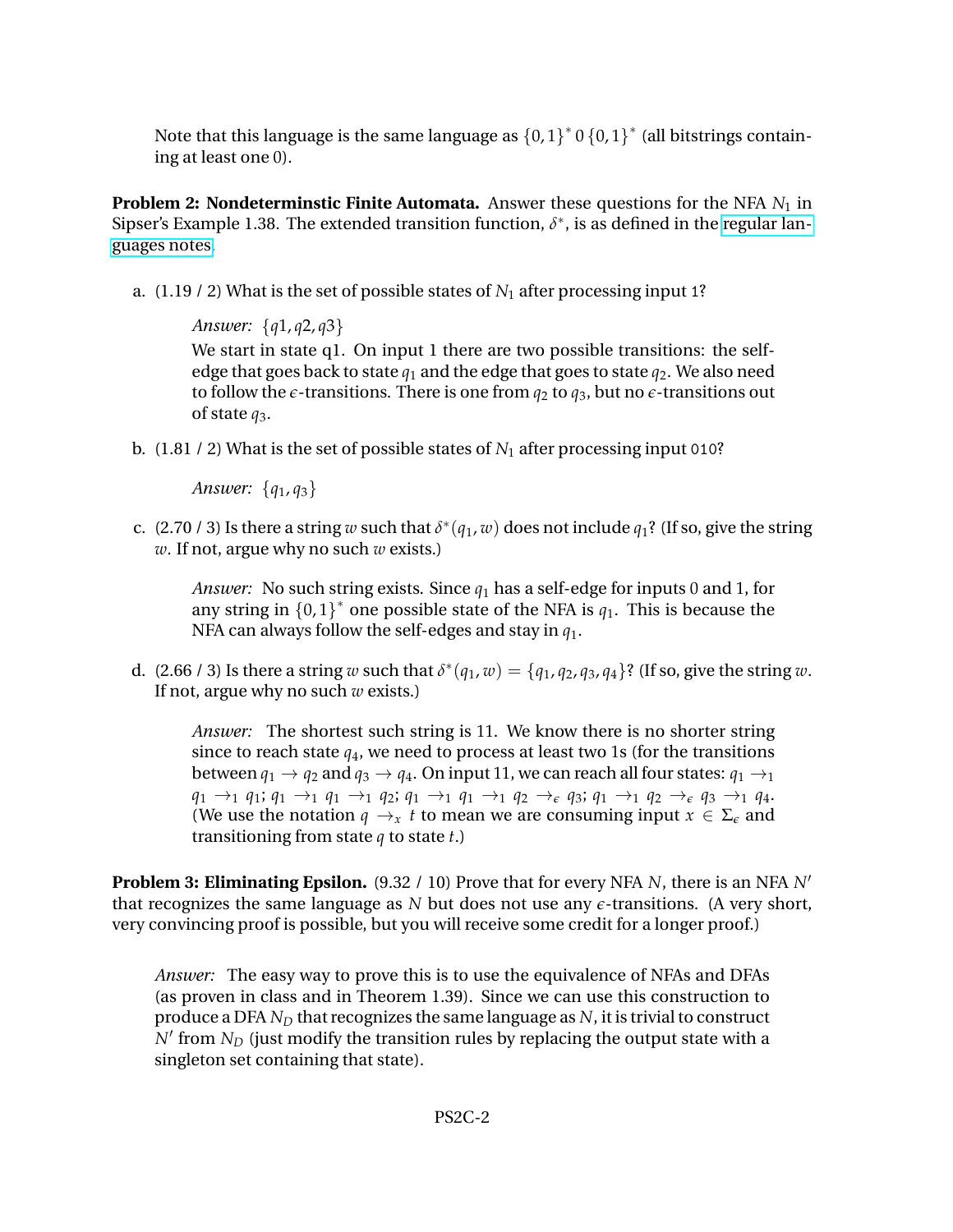**Problem 4: Priming the Pump.** (8.39 / 10) Use the pumping lemma to prove the language, *PRIMES*, is non-regular:

 $PRIMES = \{1^n | n \text{ is a prime number}\}$ 

*Answer:* Assume *PRIMES* is regular with some pumping length *p*. We use the pumping lemma to obtain a contradiction.

Choose  $s = 1<sup>q</sup>$  where *q* is some prime number greater than *p*. (Note that we cannot choose  $s = 1^p$  since  $p$  might be composite. But, since there is no maximum prime, we know that for any *p* such a *q* must exist.)

The pumping lemma requires that *s* can be broken into *xyz* with  $|y| \ge 1$ . Hence, *y* must contain at least one 1:  $y = 1^k$ ,  $k \geq 1$ , and  $xz$  contains the remaining  $q - k$ 1s.

Thus, the strings that result from pumping are  $1^{ki}1^{q-k} = 1^{k(i-1)+q}$ . Choose  $i =$ *q* + 1. The string  $xy^{i}z$  is  $1^{kq+q} = 1^{(k+1)q}$ . This cannot be in *PRIMES* since it has  $(k+1)q$  1s which is divisible by *q*.

We have a contradiction, so *PRIMES* is non-regular.

**Problem 5: Regularity.** For each language below, answer whether or not the language is regular. Include a convincing proof supporting your answer. You may use any proof technique you want, including construction, the pumping lemma, and the closure properties we have established for regular languages in the book, class, and other problems.

a.  $(1.6 / 2) \{a^n b^m | n \ge 0, 0 \ge m \le 27\}$ 

*Answer:* There was a typo in the question:  $0 \ge m \le 27$  is only satisfied by  $m = 0$ . This doesn't effect the answer though — in either case the language is regular. Here is a regular grammar that recognizes the language (for  $m = 0$ ):

$$
S \rightarrow aS
$$
\n
$$
S \rightarrow \epsilon
$$
\n
$$
For 0 \le m \le 27:
$$
\n
$$
S \rightarrow aS
$$
\n
$$
S \rightarrow \epsilon
$$
\n
$$
S \rightarrow \epsilon
$$
\n
$$
S \rightarrow bB_{26}
$$
\n
$$
B_{26} \rightarrow bB_{25}
$$
\n
$$
B_{26} \rightarrow \epsilon
$$
\n
$$
B_{1} \rightarrow bB_{0}
$$
\n
$$
B_{1} \rightarrow \epsilon
$$
\n
$$
B_{0} \rightarrow \epsilon
$$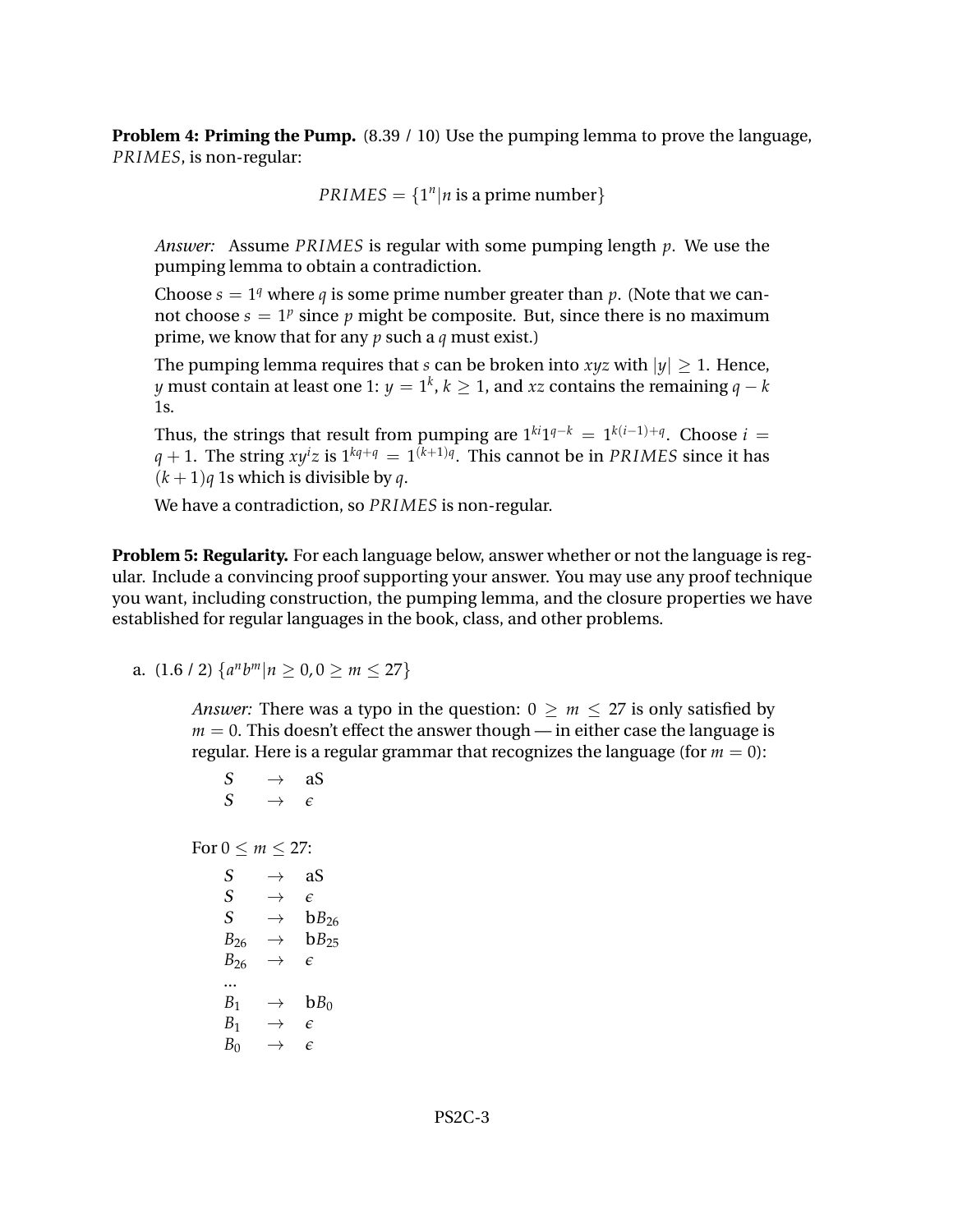Another way to see this is that the language is the concatenation of a regular language and a finite language, so it must be regular.

**b.**  $(1.8 / 2) \{a^n b^m | m = 2n\}$ 

*Answer:* The language is **not** regular. Recognizing it requires counting the number of *a*s to match the number of *b*s, but the number is unbounded so cannot be kept by any finite state machine.

This argument is enough to be convincing. You could also answer this by using the pumping lemma to get a contradiction. Choose  $s = a^p b^{2p}$  which is in A. From the pumping lemma,  $s = xyz$  where  $|xy| \leq p$ . The length constraint on *xy* requires that *y* must be within the first *p* symbols of *s* which is *a p* . Hence, pumping *y* increases the number of *a*s but not the number of *b*s. This produces a string  $a^{p+yi}b^{2p}$ , which is not in *A* for any  $i \neq 1$ . Thus, we have a contradiction and know the language is not regular.

c. (1.8 / 2) {*w*∣*w* is a valid email address} (for a summary of the specification of a valid email address, see [http://en.wikipedia.org/wiki/E-mail](http://en.wikipedia.org/wiki/E-mail_address#RFC_specification)\_address#RFC\_specification)

*Answer:* The language is finite, so must be regular. We know the language is finite because the specification places a limit on the maximum length of an email address: "The local-part of an e-mail address may be up to 64 characters long and the domain name may have a maximum of 255 characters.".

d. (1.6 / 2) {*w*∣*w* describes a chess position where White has a winning strategy}

We describe a chess position with a sequence of 64 symbols from the alphabet  $\Sigma = \{-p, p, n, b, r, q, k, P, N, B, R, Q, K\}$  where the lower-case letters represent a white pieces and the upper-case letters represent the corresponding black pieces. White has a winning strategy for a given chess position if there is a way for white to win the game no matter what the other player does. (Note: you do not need to know anything more about chess to answer this.)

*Answer:* The language is finite, so must be regular. The position is a string of 64 symbols, so the number of possible positions is finite  $(13^{64})$ . We don't know enough to figure out which of those positions are winning positions, but since the number of positions is finite, it must be a regular language.

e. (1.4 / 2)  $\{w |$  there is no string *x* such that  $w = xx\}$ 

*Answer:* The language is **not** regular. Another way of defining this language is as the complement of  $\{ww|w \in \Sigma^*\}$ . This is not regular since recognizing it requires keeping trace of the first *w* to match it with the second *w*. Since the regular languages are closed under complement (proof by swapping the accepting and non-accepting states), this proves the language is not regular. We could prove the language is non-regular using the reverse pumping lemma: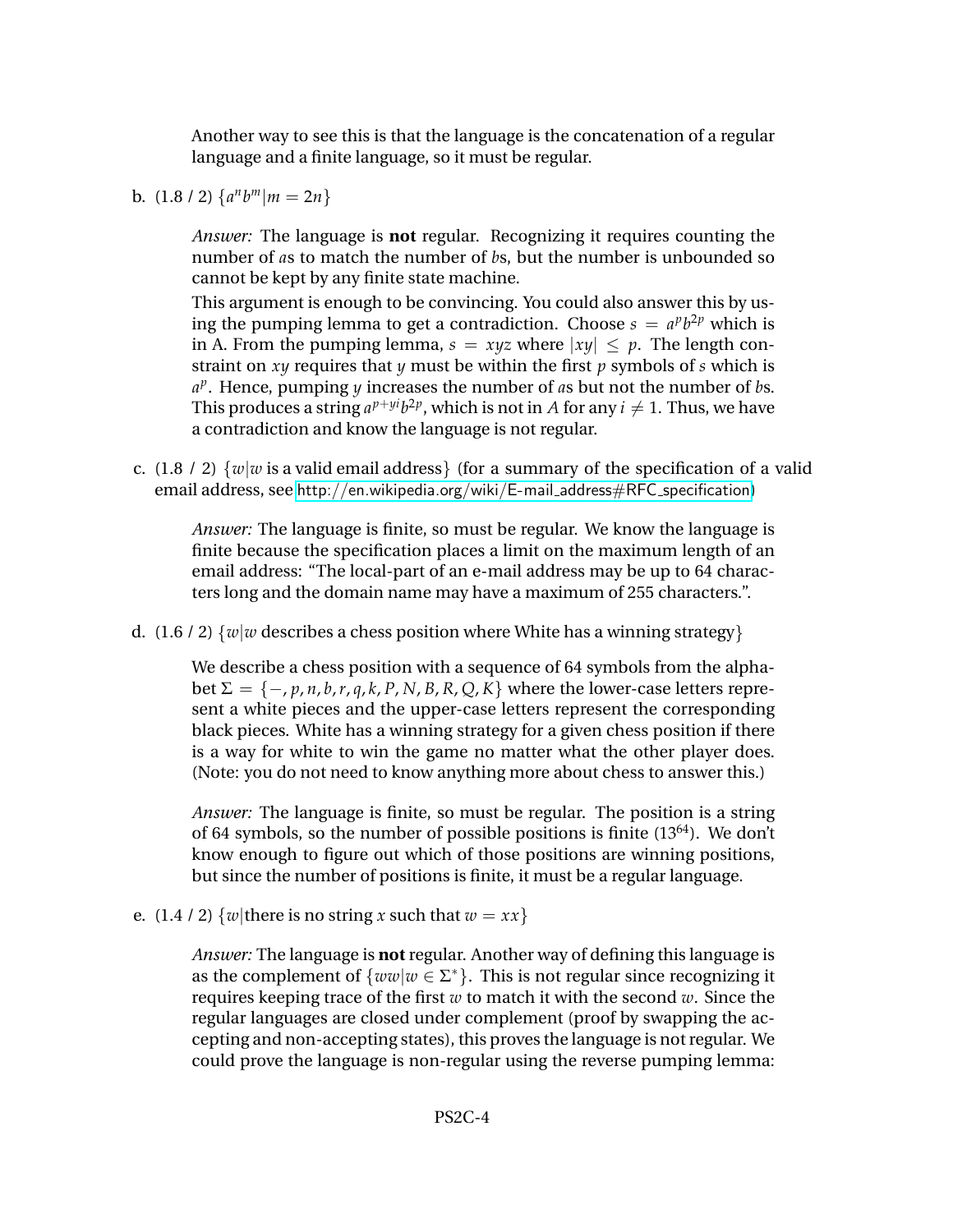assume the language is regular with pumping length  $p$ . Pick  $s = a^pba^p$  which is not in the language. Because of the constraint ∣*xy*∣ ≤ *p*, we know *y* must be in the first  $a^p$ . Pumping this increase the number of  $a$ s before the first  $b$ , but not the number of *a*s in the second part, producing the string  $a^{p+k}ba^pb$  which *is* in the language. This contradicts the (reverse) pumping lemma, proving the language is non-regular.

f. (up to 5 bonus points were awarded, average +1) *Bonus Challenge:* {*w*∣*w* is a valid day in the Gregorian calendar in the form *month day, year*}

The Gregorian leap year rule is: every year that is divisible by four is a leap year, except for years that are exactly divisible by 100 but not divisible by 400. For example, "February 7, 2010", "February 29, 2012", and "February 29, 2400" are in the language, but "February 29, 2010" and "February 29, 2100" are not.

*Answer:* The number of days is finite, so it is easy to recognize the 364 always valid Month Day strings, followed by any year: *Valid Month Day* [0 − 9] ∗ . The problem is dealing with Feburary 29, which is sometimes valid, but sometimes not, depending on the year. We would need to design a DFA that can recognize whether a year (represented as a sequence of decimal digits) satisfies the requirements for having a leap day. Note that only the last four digits matter since 10000 is divisible by 400. Hence, there are a finite number of last four digits to deal with, and we can figure out which ones satisfy the leap day requirements.

**Problem 6: Language Splitting.**  $(5.8 / 10)$  (Based on Sipser's 1.63a) Prove that any infinite regular language (that is, a regular language with an infinite number of strings) can be split into three infinite disjoint regular subsets.

*Answer:* Remember that a language is a set of strings. We need to prove that any infinite regular language,  $A$ , can be divided into  $A_1$ ,  $A_2$ , and  $A_3$  where:

- $A_1 \cup A_2 \cup A_3 = A$  (the union of the shares is equal to the original language)
- ∙ *A*1, *A*2, and *A*<sup>3</sup> each contain an *infinite* number of strings (for *any* choice of *A*, an infinite regular language)
- *A*<sub>1</sub>, *A*<sub>2</sub>, and *A*<sub>3</sub> are disjoint (that is, *A*<sub>1</sub> ∩ *A*<sub>2</sub> = *A*<sub>1</sub> ∩ *A*<sub>3</sub> = *A*<sub>2</sub> ∩ *A*<sub>3</sub> = ∅)
- ∙ *A*1, *A*2, and *A*<sup>3</sup> are regular sets (they can be recognized by some DFA)

Since *A* is regular we know it can be recognized by some DFA. Using the same reasoning that led to the pumping lemma, there is some pumping length *p* (limited by the number of states in *A*), after which we must have gone through a cycle, returning to the same state twice. By the pumping lemma, any string  $w \in A$  with length greater than or equal to *p* can be subdivided into  $w = xyz$  such that  $|y| > 0$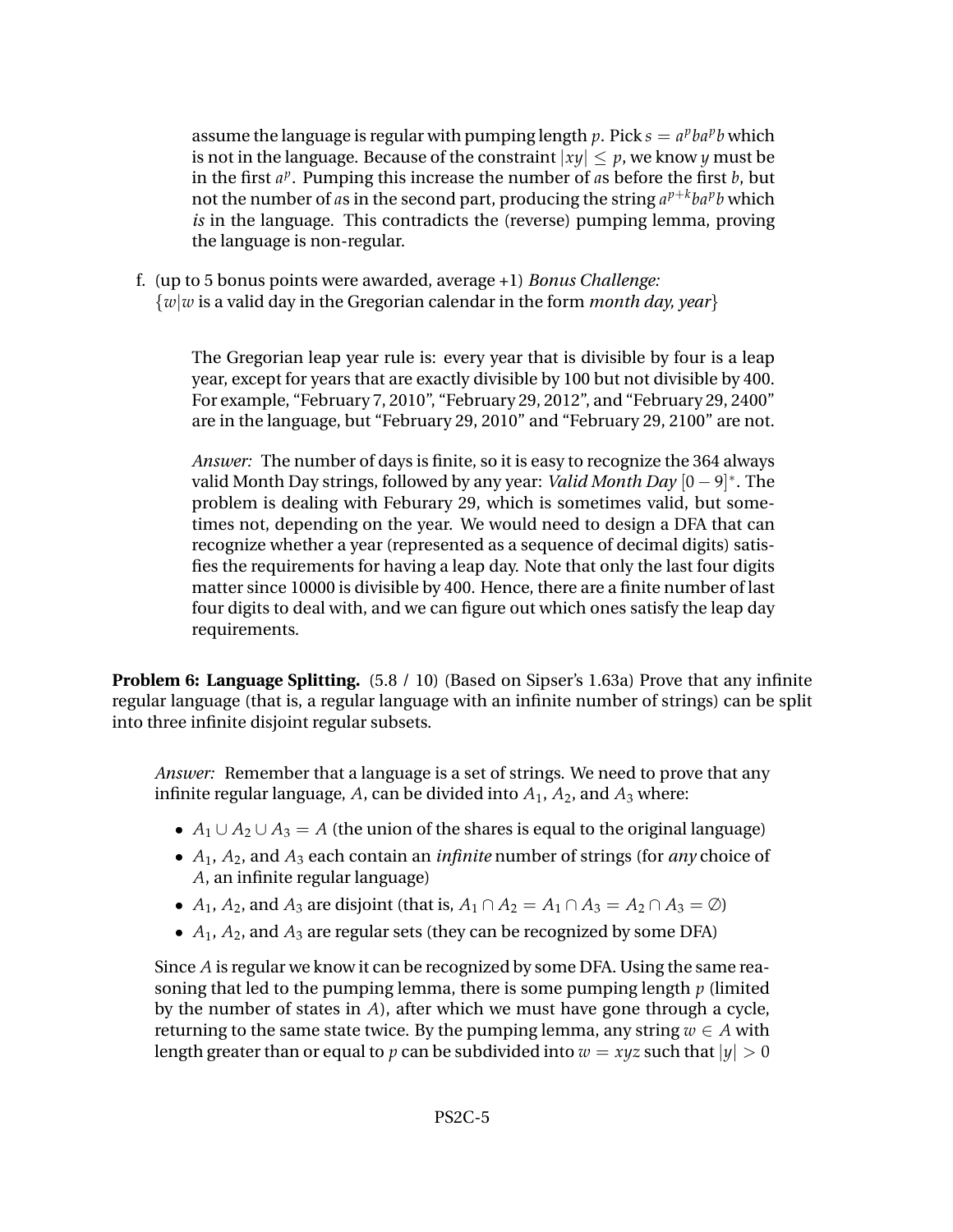and all strings  $xy^i z$  for  $i \geq 0$  are in A. We can split A into three languages satisfying the needed properties by subdividing the integers into 3 disjoint sets, and making the three language shares correspond to *xy<sup>i</sup> z* for each of the sets. One way to divide the integers into infinite sets is using divisibility:

- *A*<sub>1</sub> contains the strings  $xy^{3i}z$  for  $i \ge 0$ .
- $A_2$  contains the strings  $xy^{3i+1}z$  for  $i \geq 0$ .
- *A*<sub>3</sub> contains the strings  $xy^{3i+2}z$  for  $i \ge 0$ .

Note that the pumping lemma says that we can do this for any string in *A* with  $|w| > p$ , so this means we have three, disjoint, infinite sets. We do not yet know if we cover the full language *A*, since there may be other strings in *A* that use different loops or have length less than *p*. All of those strings can be put in one of the subsets, say  $A_1$  (which makes most sense since it includes  $i = 0$ .

So, we have satisfied the first three properties. Finally, we need to argue that *A*1,  $A_2$  and  $A_3$  are regular sets. We can ignore the finite strings that were added to *A*1, since they are finite and must be regular, so only need to consider the strings  $xy^{3i}z$  in  $A_1$ . We can construct a DFA that recognizes  $A_1$  by taking the states corresponding to  $y$  in the DFA that recognizes  $A$ , and replacing the cycle with a new set of states (all are non-accepting) that correspond to going around the cycle three times. For example, if *y* is  $q_{v1} \rightarrow_0 q_{v2} \rightarrow_1 q_{v3} \rightarrow_1 q_{v1}$  we would replace the transition from the state before  $q_{v1}$  with a transition to a new state,  $q_{v1a}$  which transitions to  $q_{\nu2a}$  on 0, which transitions to  $q_{\nu3a}$  on 1, which transitions to  $q_{\nu\nu1a}$ on 1 (instead of returning to  $q_{v1}$ , and so on, repeating the states, until the end of the third repetition where state  $q_{\nu\mu\nu3a}$  will transition back to state  $q_{\nu1}$ . To construct the machine to recognize  $A_2$ , we use the same idea, but go through a sequence of states that consume  $\gamma$  before entering the loop. Similarly,  $A_3$  can be recognizes by a machine that has a sequence of states that consume *yy* before entering the loop.

**Problem 7: Language Operators.** (4.17 / 10) Define a new operation on languages, D, as:

$$
\mathcal{D}(L) = \left\{ w | w \in \Sigma^* \text{ and } w w^R \in L \right\}
$$

(where  $w^R$  denotes the reverse of  $w$ ). Does  $D$  preserve regularity?

*Answer:*

**Yes.** This is a tricky question, since our intuition might mislead us into thinking  $\mathcal{D}(L)$  is irregular since it seems similar to the language  $ww^R$ , which we know is irregular. In fact, however, we can construct a DFA  $M_D$  that recognizes  $\mathcal{D}(L)$ .

If we could manipulate the input, we could construct the  $M_D$  machine by changing the input from  $w$  to  $ww^R$ , and running  $M$  on the new input (as shown in the top part of the figure). If it accepts, then the string  $w$  is in  $\mathcal{D}(L)$ . But, we can't do that! A machine that could splice a copy of the input in reverse to the end of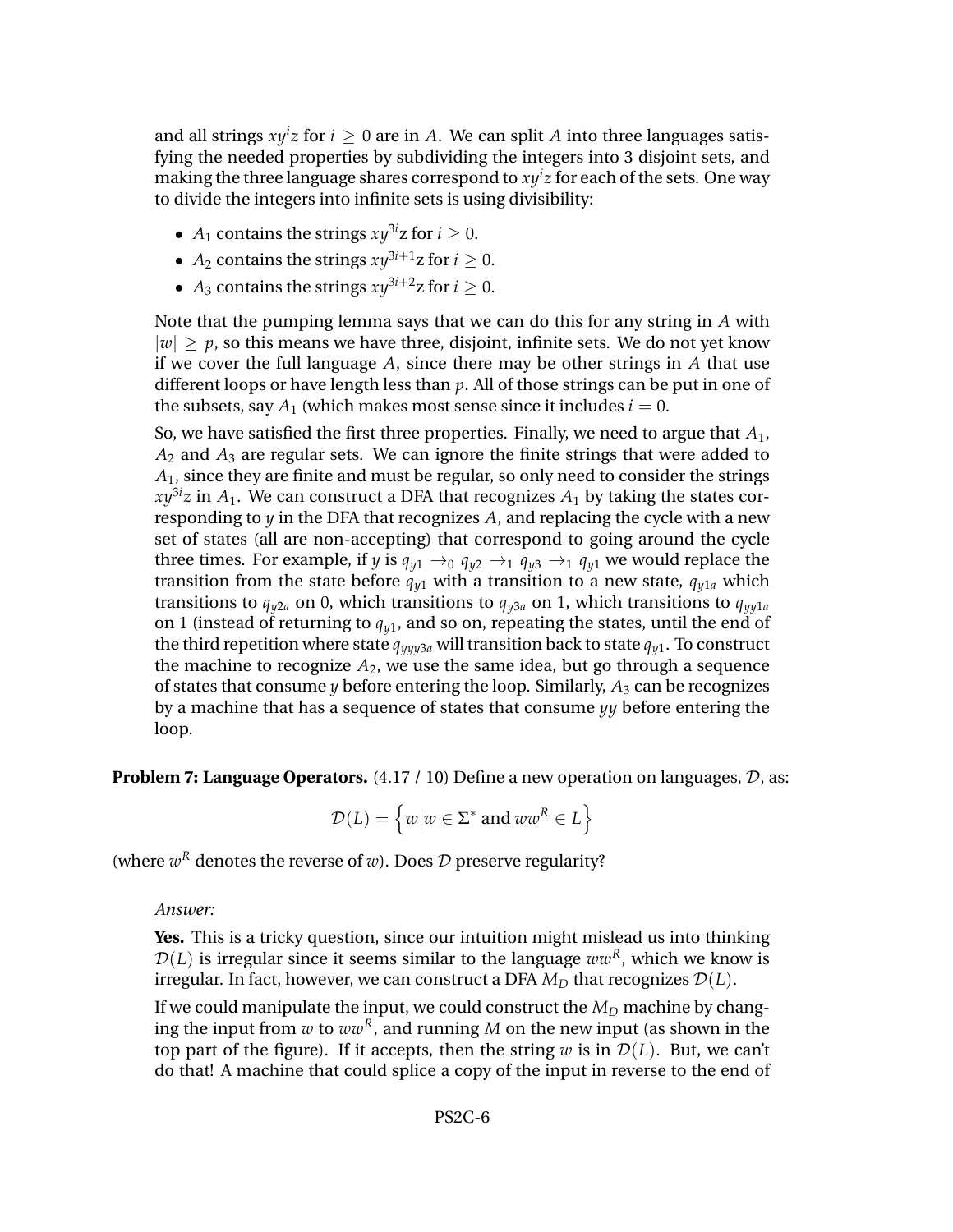the input is much beyond the capabilities of a DFA, which can only consume the input one symbol at a time.

Instead, we can simulate processing  $w$  and  $w^R$  simultaneously. The basic idea is to combine *M*, the DFA that recognizes *L*, with *MR*, the DFA that recognizes *L R* (which we know exists since the class of regular languages is closed under reversal), into a single machine that simulates both simultaneously on the same input. Recall that the  $M<sup>R</sup>$  machine will start in a state that is labeled with *F*, the set of accepting states of *M*. On the first input symbol, it goes to the state representing the set of states in *M* which would transition to an accepting state on that input symbol. At each point in processing the input substring *z*, it is in a set of states such that running *M* on *z* starting from any of those states would end in an accepting state. Thus, at the end of processing the input *w*, the machine *M* is in the state of *M* after procssing *w*, and  $M<sup>R</sup>$  is in the state representing the set of states of  $M$  that would reach an accepting state if they processed  $w^R.$  If the state of the  $M$ machine matches any of the states represented by the state of  $M<sup>R</sup>$ , then there is a path to an accepting state that goes forward the *w*, and then backward through *w* (that is, through  $w^R$ ), so the string  $ww^R$  is in *L*. This means the combined machine recognizes the language  $\mathcal{D}(L)$ , showing it preserves regularity.



**Problem 8: Nondeterminstic Pushdown Automata.** (9.36 / 10) Draw a nondeterministic pushdown automaton that recognizes the language  $\{w0w^R|w\in\{0,1\}^*\}$ . The fewer states you use, the better.

*Answer:*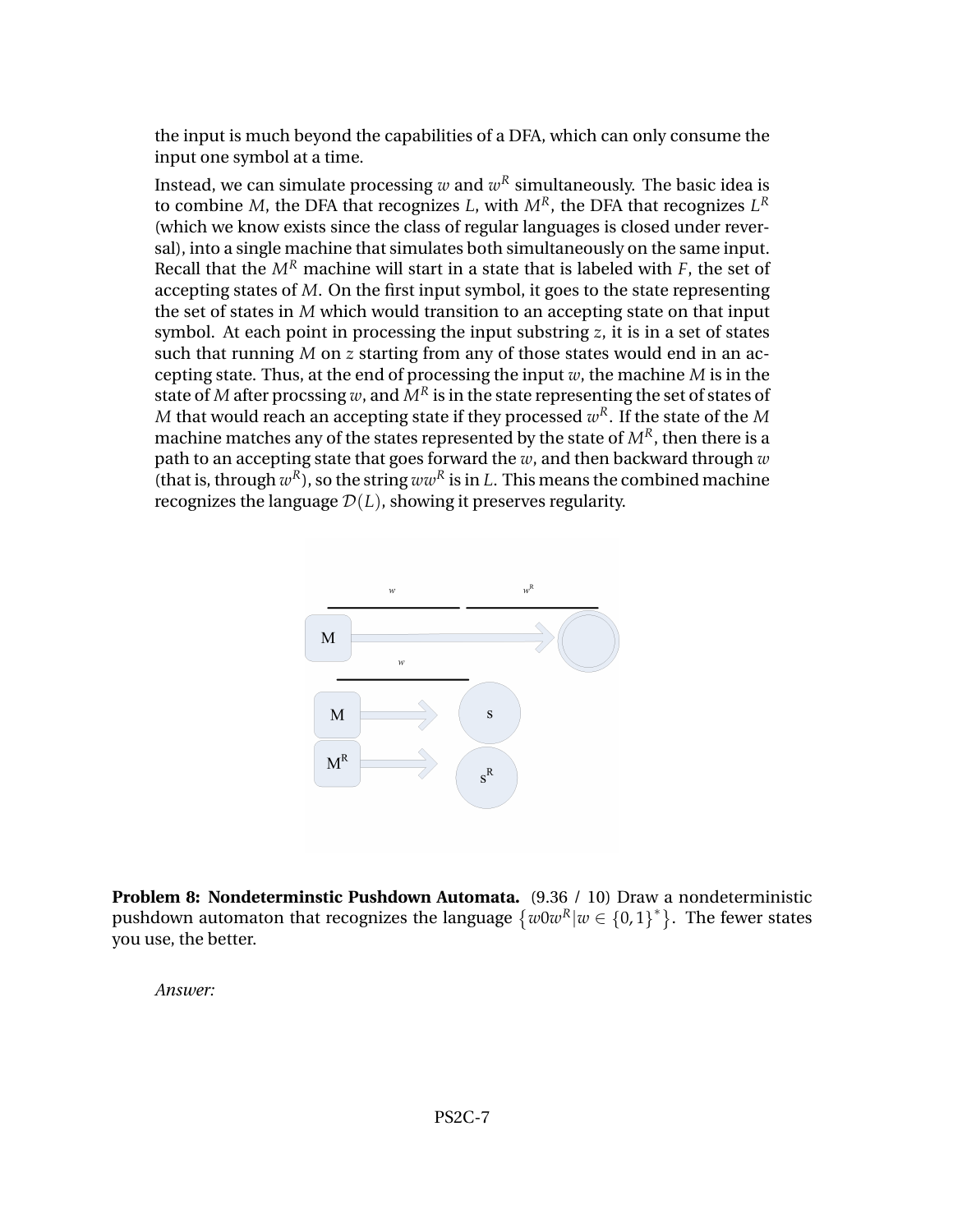

The NFA stays in state  $q_0$  when reading *w*, pushing each input symbol on the stack. Every time we "guess" that we have reached the end of *w* and are beginning  $w^R$  by going to  $q_1$  on any 0. Since its a nondeterministic machine, this transition is only actually followed on the path that leads to the accepting state. In state  $q_1$ we pop off each 0 or 1.

**Problem 9: Regular Grammars.** (7.32 / 10) A *regular grammar* is a replacement grammar in which all rules have the form  $A \rightarrow aB$  or  $A \rightarrow a$  where A and B represent any variable and *a* represents a terminal. Prove that all regular languages can be recognized by a regular grammar.

*Answer:* The question is badly broken, but no one noticed! As defined in the question, a regular grammar cannot recognize the empty language! Thus, if you proved what the question asks for you proved a falsehood so there must be something broken in your proof.

The correct definition of a regular grammar also allows rules of the form  $A \to \epsilon$ . This is very necessary — without it, we could not produce all regular languages, including any language that contains *e*.

With this correction, we can prove that all regular languages can be recognized by a regular grammar by showing how to construct such a grammar. If *L* is regular, there exists a DFA  $M = (Q, \Sigma, \delta, q_0, F)$  that recognizes *L*. Our grammar will have a variable that represents each DFA state, and will map each transition rule to a grammar rule. The trick is figuring out how to deal with accepting states. Recall that a grammar produces a string only if all variables are replaced with terminals. Hence, for each variable that corresponds to a final state, we add a rule  $V \rightarrow \epsilon$ .

More formally, we construct a regular grammar  $G = (V_G, \Sigma, R, S)$  that recognizes *L*:

$$
V_G = Q
$$
  
\n
$$
S = q_0
$$
  
\n
$$
R_G = \{A \to aB | \forall A \in Q, a \in \Sigma : \delta(A, a) = B\} \cup \{A \to \epsilon | A \in F\}
$$

**Problem 10: Context-Free Grammars.** Consider the grammar *G* below (*S* is the start symbol, and 0 and 1 are terminals):

$$
S \qquad \rightarrow \quad \epsilon
$$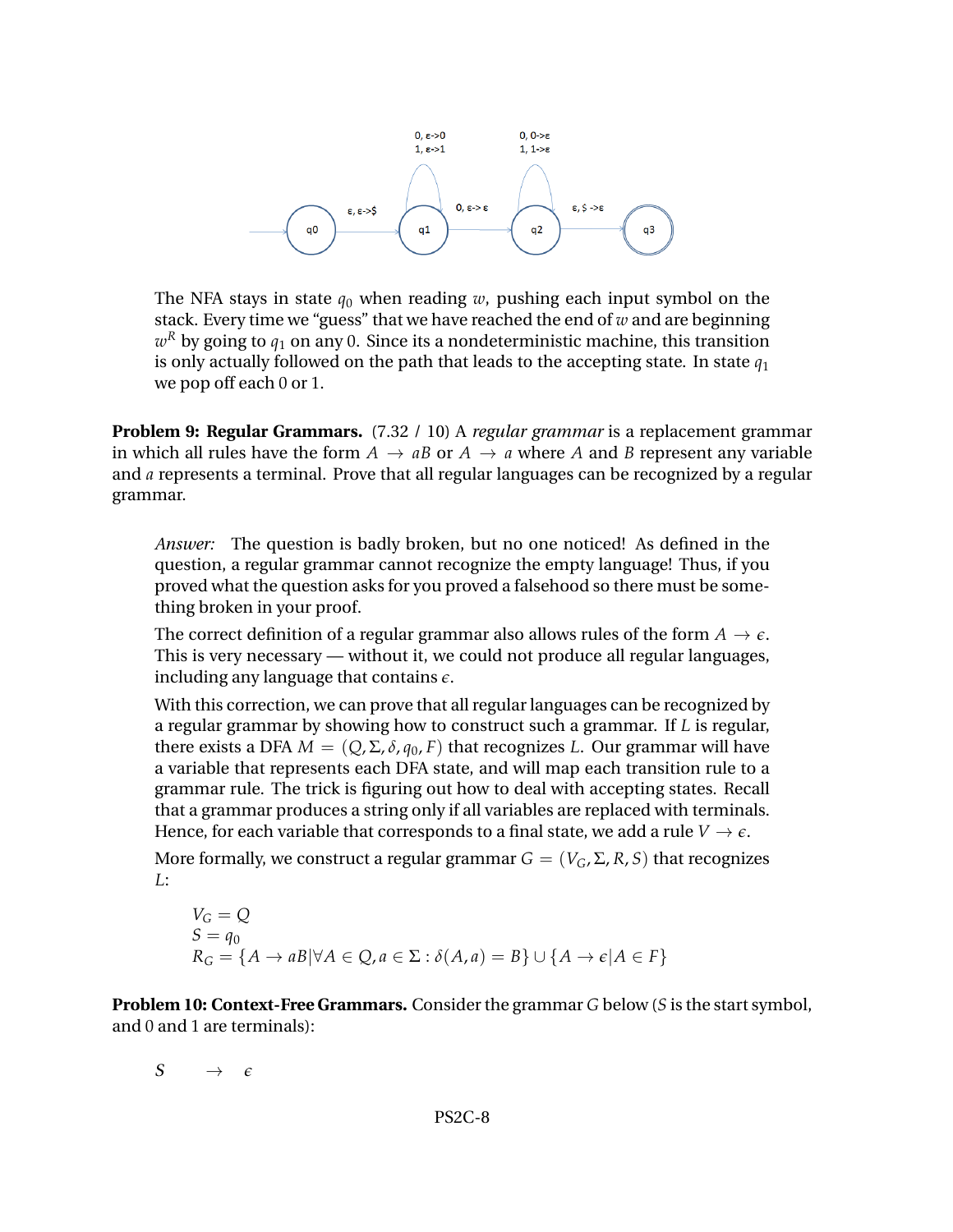| .SOO | $\rightarrow$ | S |
|------|---------------|---|
| 115  | $\rightarrow$ | S |
| 051  | $\rightarrow$ | S |
| 105  | $\rightarrow$ | S |

a. (1.92 / 2) Show that the string 111000 can be produced by *G* by showing a derivation that produces it.

*Answer:*  $S \rightarrow 11S \rightarrow 1110S \rightarrow 1110500 \rightarrow 111000$ 

b. (2.38 / 3) How many different derivations are there in *G* to produce 111000? (Support your answer with a clear argument.)

*Answer:* There are three possible derivations of 111000. The other two are:

 $S \rightarrow SOO \rightarrow 11SOO \rightarrow 1110SOO \rightarrow 11100O$  $S \rightarrow 11S \rightarrow 11500 \rightarrow 1110500 \rightarrow 111000$ 

We know there are no more possible derivations since the string starts with 11 (which can only be produced using the  $S \rightarrow 11S$  rule). So, this rule must be used when there is an *S* at the left end of the string. We have two choices: using *S*  $\rightarrow$  *S*00 first, and then using *S*  $\rightarrow$  11*S*; or, using *S*  $\rightarrow$  11*S* first. Any other productions put a 0 to the left of the leftmost *S*, so cannot produce a string that starts with 11. For the next step after starting with  $S \rightarrow S00$ , there is only one choice that works: using  $S \rightarrow 11S$  to get 11500. The other three options produce strings that either cannot end in 1000 ( $S \rightarrow$  *S*00 produces *S*0000 which ends in four 0s) or that cannot start with 111 ( $S \rightarrow 0S1$  and  $S \rightarrow$ 10*S*) put a 0 in the first or second symbol, with no variables before it. So, the only choice is  $S \rightarrow 11S$ , and from 11500 there is only one possible choice that works. We use a similar line of reasoning for the other option, starting with  $S \rightarrow 11S$ . For there we can eliminate the  $S \rightarrow 11S$  option which would produce 1111*S* since it starts with four 1s, and the  $S \rightarrow 0.051$  option, since it produces 110*S*1 which cannot produce a string that starts with 111. The other two options work, as shown in the derivations. After the second step, there is only one choice for each following step.

c. (1.85 / 5) What is the fewest number of rules that can be added to *G* to produce a grammar that describes the language of all even-length strings in  ${0,1}^*$ ? (An excellent answer would include the rules to add, a proof why it is not possible it use fewer rules, and a proof that your modified grammar produces all even-length strings.)

*Answer:* It is easy to see that adding these two rules can make the grammar cover all even-length strings:

 $S \rightarrow 00S$  $S \rightarrow 01S$